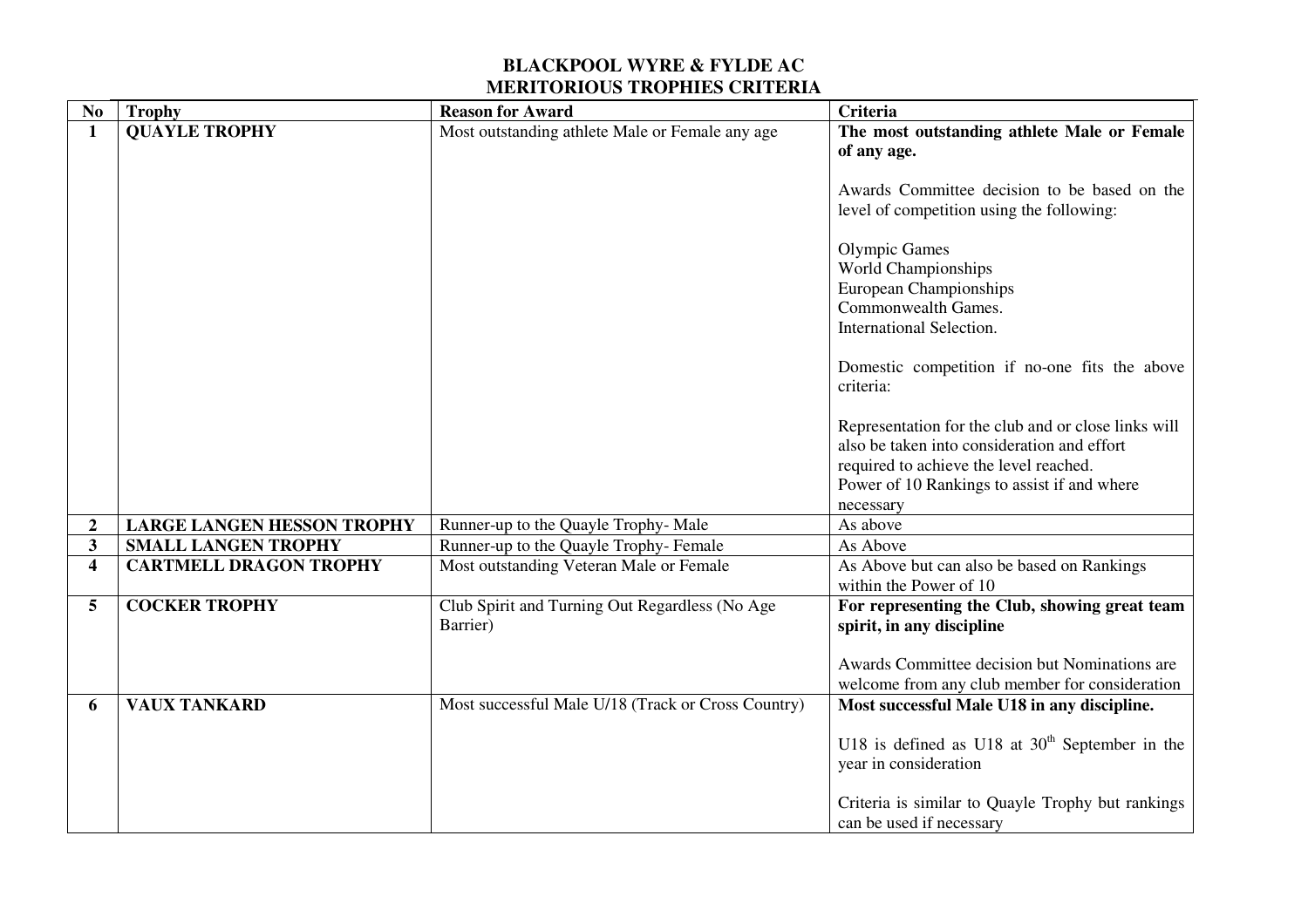| 7  | <b>LANGEN HESSON PLAQUE</b>   | Most improved Female 15-17 Age-group                                              | Is ideally the most improved athlete in all the<br>listed age groups from the previous year $(2nd$ year<br>athlete for Track & Field) based on increase in<br>points from AAA Scoring Tables. If this is not the<br>case an exceptional first year with the Awards<br>Committee able to consider the level of<br>competition if applicable. |
|----|-------------------------------|-----------------------------------------------------------------------------------|---------------------------------------------------------------------------------------------------------------------------------------------------------------------------------------------------------------------------------------------------------------------------------------------------------------------------------------------|
| 8  | <b>CHAIRMANS TROPHY</b>       | Most improved Male 15-17 Age-group                                                | As Above                                                                                                                                                                                                                                                                                                                                    |
| 9  | <b>SOUTHERN TROPHY</b>        | Most improved Female 13-15 Age-group                                              | As Above                                                                                                                                                                                                                                                                                                                                    |
| 10 | <b>ROWLAND JONES TROPHY</b>   | Most improved Male 13-15 Age-group                                                | As Above                                                                                                                                                                                                                                                                                                                                    |
| 11 | <b>KENNEL TROPHY</b>          | Most improved Female 11-13 Age-group                                              | As Above                                                                                                                                                                                                                                                                                                                                    |
| 12 | <b>RYAN TROPHY</b>            | Most improved Male 11-13 Age-group                                                | As Above                                                                                                                                                                                                                                                                                                                                    |
| 13 | <b>BROOKS BARREL</b>          | Encouragement Award U13 Age-group                                                 | This is shared between the first year U13 Male<br>and U13 Female who finish highest in the U13<br>Club Track & Field championship, outside of the<br>first two positions. Thus recognising their<br>successful first year in the sport and encouraging<br>them to continue                                                                  |
| 14 | PENDLETON TROPHY              | Best Female Middle Distance (No Age Bar)                                          | The best recorded performance in competition<br>under UKA or IAAF rules at 800m or 1500m<br>using the IAAF scoring tables                                                                                                                                                                                                                   |
| 15 | <b>B Ae TROPHY</b>            | Best Male Middle Distance (No Age Bar)                                            | The best recorded performance in competition<br>under UKA or IAAF rules at 800m or 1500m<br>using the IAAF scoring tables                                                                                                                                                                                                                   |
| 16 | <b>SANDRA HELME TROPHY</b>    | Best Throws Female 13-15 Age Group                                                | The best recorded performance in competition<br>under UKA rules using the AAA Five Star scoring<br>charts                                                                                                                                                                                                                                   |
| 17 | <b>B Ae TROPHY</b>            | <b>Best Throws Male U/17</b>                                                      | The best recorded performance in competition<br>under UKA rules using the AAA Five Star scoring<br>charts                                                                                                                                                                                                                                   |
| 18 | <b>BERNARD BERRY MEMORIAL</b> | Best Female U/17 Track                                                            | The best recorded performance in competition<br>under UKA or IAAF rules using the AAA Five<br>Star scoring charts                                                                                                                                                                                                                           |
| 19 | <b>GERARD WILLIAMS TROPHY</b> | Awarded for Perseverance and Consistency in<br>Sprinting Age Groups U/17 & Senior | The best sprint performance, 'male or female' in<br>sprint track events, 100m, 200m & 400m.<br>Comparison made by use of IAAF scoring tables                                                                                                                                                                                                |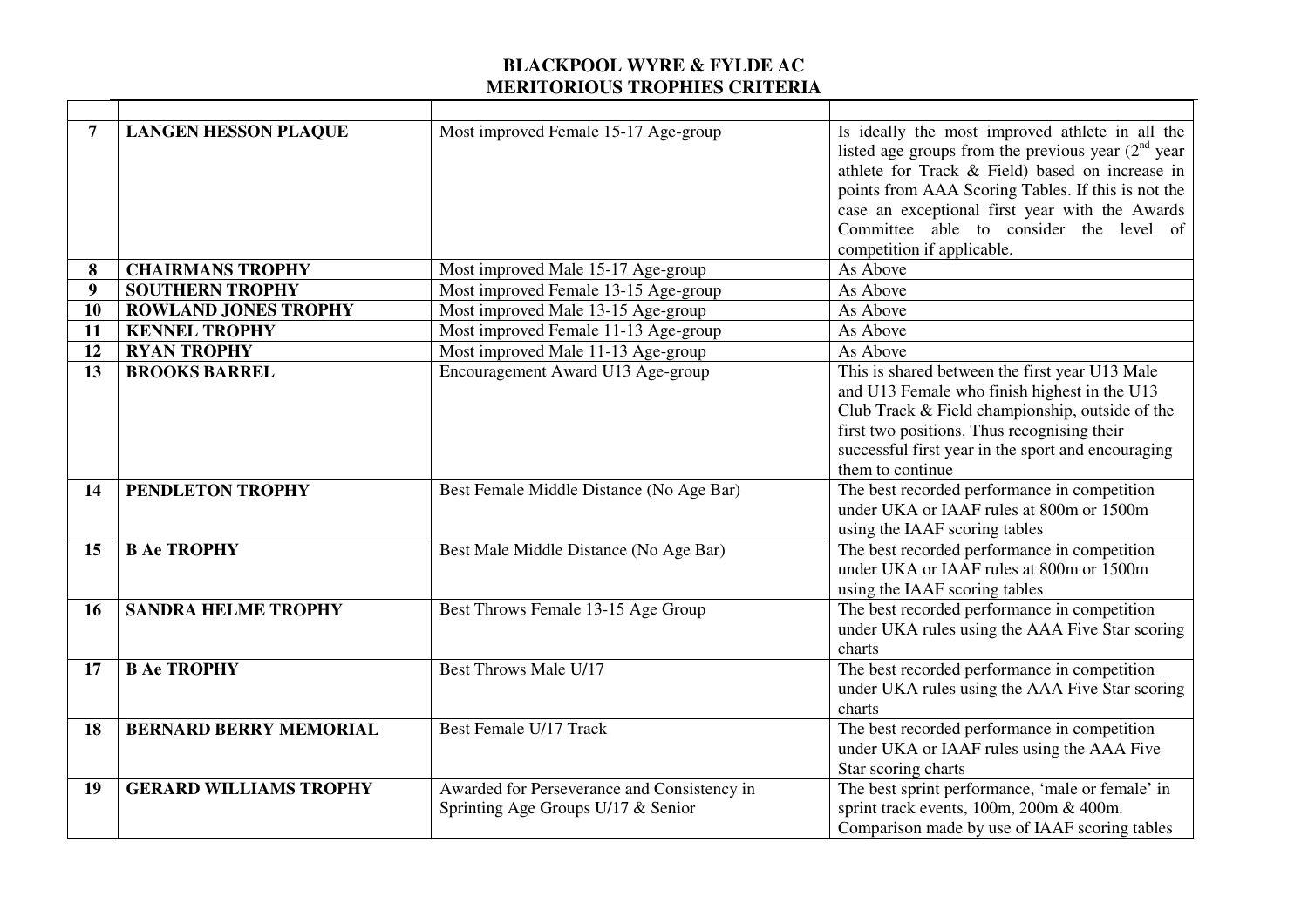| 20 | <b>BOB HOPE TROPHY</b>          | Best Throws Male or Female (No Age Bar)              | Performance based on the IAAF scoring tables                                                  |
|----|---------------------------------|------------------------------------------------------|-----------------------------------------------------------------------------------------------|
| 21 | <b>JACK PRITCHARD TROPHY</b>    | <b>Best Male U/17 Track</b>                          | The best recorded performance in competition                                                  |
|    |                                 |                                                      | under UKA or IAAF rules using the AAA Five                                                    |
|    |                                 |                                                      | Star scoring charts                                                                           |
| 22 | <b>CLUB ROAD RUNNER TROPHY</b>  | Outstanding Road Performance Male or Female (No      | Awarded to the athlete who has the best road                                                  |
|    |                                 | Age Bar)                                             | performance at the highest level of competition                                               |
| 23 | <b>CENTENARY TROPHY</b>         | Best Jumps Award Male or Female (No Age Bar)         | Awarded to the athlete who has the best jumps<br>performance in competition under UKA or IAAF |
|    |                                 |                                                      | rules. Comparison made by use of IAAF scoring                                                 |
|    |                                 |                                                      | tables                                                                                        |
| 24 | PRESIDENTS TROPHY               | Best Multi-Events Performance Male or Female (No     | Awarded to the athlete who has the best multi-                                                |
|    |                                 | Age Bar)                                             | events performance in competition under UKA or                                                |
|    |                                 |                                                      | <b>IAAF</b> rules                                                                             |
| 25 | <b>FELL RUNNING TROPHY</b>      | Most outstanding Fell Runner Male (No Age Bar) Fell  | Male Club Fell Champion                                                                       |
|    |                                 | Champion                                             |                                                                                               |
| 26 | FELL RUNNING TROPHY             | Most outstanding Fell Runner Female (No Age Bar)     | Female Club Fell Champion                                                                     |
|    |                                 | Fell Champion                                        |                                                                                               |
| 27 | <b>RON HELMN TROPHY</b>         | For the best 800m runner aged 14 years (Boy or Girl) | Aged 14 years on Day of Performance and based                                                 |
|    |                                 |                                                      | on AAA Scoring Tables                                                                         |
| 28 | <b>ALF TYSOE TEAM TROPHY</b>    | <b>Outstanding Team Performance</b>                  | Awards Committee decision but Nominations are                                                 |
|    |                                 |                                                      | welcome from any club member for consideration                                                |
| 29 | PETER SMITH MERITORIOUS         | Outstanding Service to the club - Female             | This award is presented for service to the club in                                            |
|    | <b>AWARD</b>                    |                                                      | any shape or form throughout the current year                                                 |
|    |                                 |                                                      | Awards Committee decision but Nominations are                                                 |
|    |                                 |                                                      | welcome from any club member for consideration                                                |
| 30 | <b>TONY CROFT MERITORIOUS</b>   | Outstanding Service to the club - Male               | This award is presented for service to the club in                                            |
|    | <b>AWARD</b>                    |                                                      | any shape or form throughout the current year                                                 |
|    |                                 |                                                      |                                                                                               |
|    |                                 |                                                      | Awards Committee decision but Nominations are                                                 |
|    |                                 |                                                      | welcome from any club member for consideration                                                |
| 31 | <b>ROAD CHAMPIONSHIP SALVER</b> | Road Champion                                        | Male Club Road Champion                                                                       |
|    | <b>MEN</b>                      |                                                      |                                                                                               |
| 32 | <b>ROAD CHAMPIONSHIP SALVER</b> | Road Champion                                        | Female Club Road Champion                                                                     |
|    | <b>WOMEN</b>                    |                                                      |                                                                                               |
| 33 | <b>TRAIL RUNNING TROPHY</b>     | Most outstanding Trail Runner Male (No Age Bar)      | Male Club Trail Champion                                                                      |
|    |                                 | Trail Champion                                       |                                                                                               |